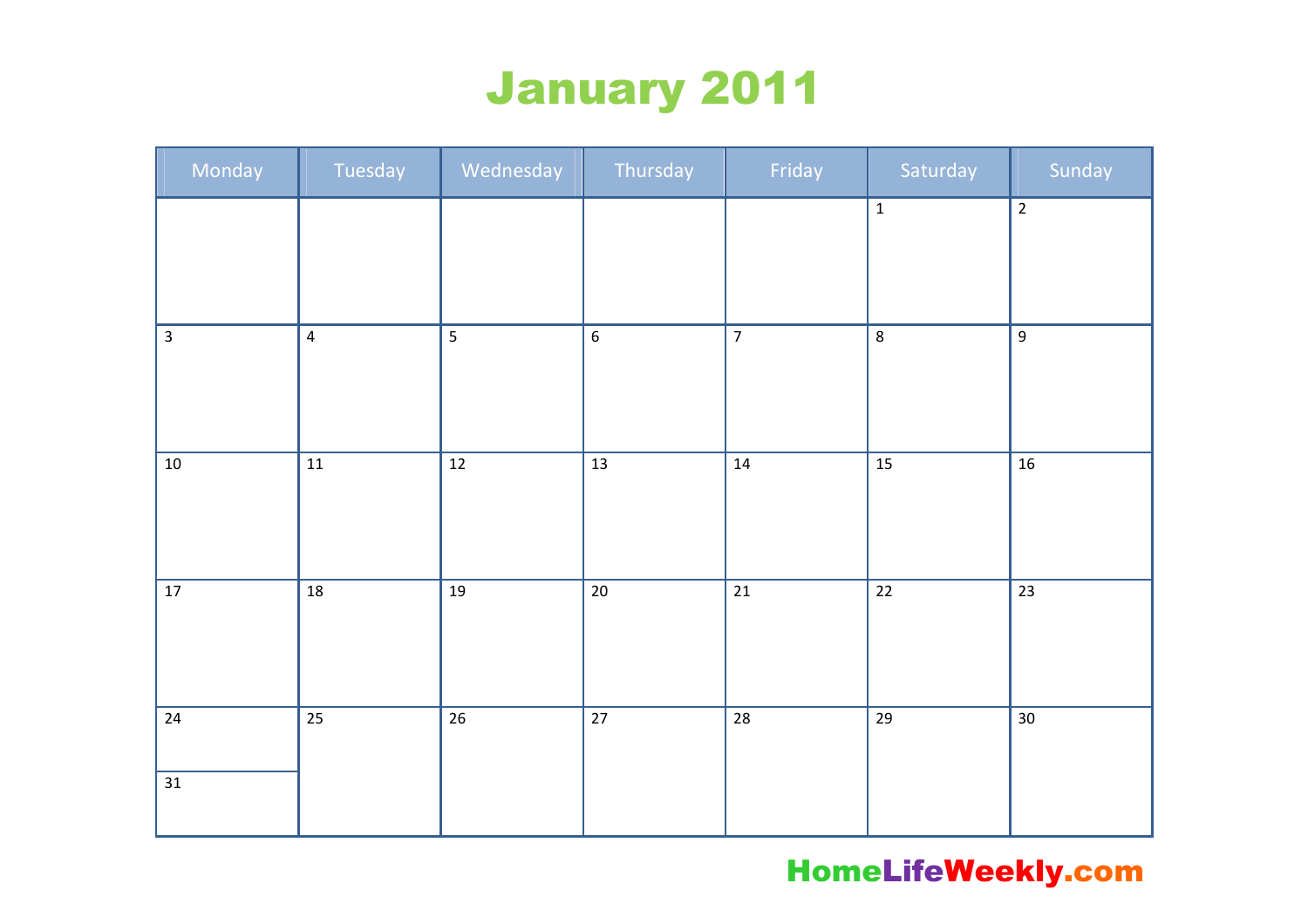# February 2011

| Monday          | Tuesday         | Wednesday        | Thursday       | Friday          | Saturday        | Sunday          |
|-----------------|-----------------|------------------|----------------|-----------------|-----------------|-----------------|
|                 | $\overline{1}$  | $\overline{2}$   | $\overline{3}$ | $\overline{4}$  |                 | $\overline{6}$  |
| $\overline{7}$  | $\bf 8$         | $\boldsymbol{9}$ | $10\,$         | $11\,$          | $\overline{12}$ | $\overline{13}$ |
| $14\,$          | $15\,$          | $16\,$           | $17\,$         | 18              | 19              | $20\,$          |
| 21              | $\overline{22}$ | $\overline{23}$  | 24             | $\overline{25}$ | $\overline{26}$ | $\overline{27}$ |
| $\overline{28}$ |                 |                  |                |                 |                 |                 |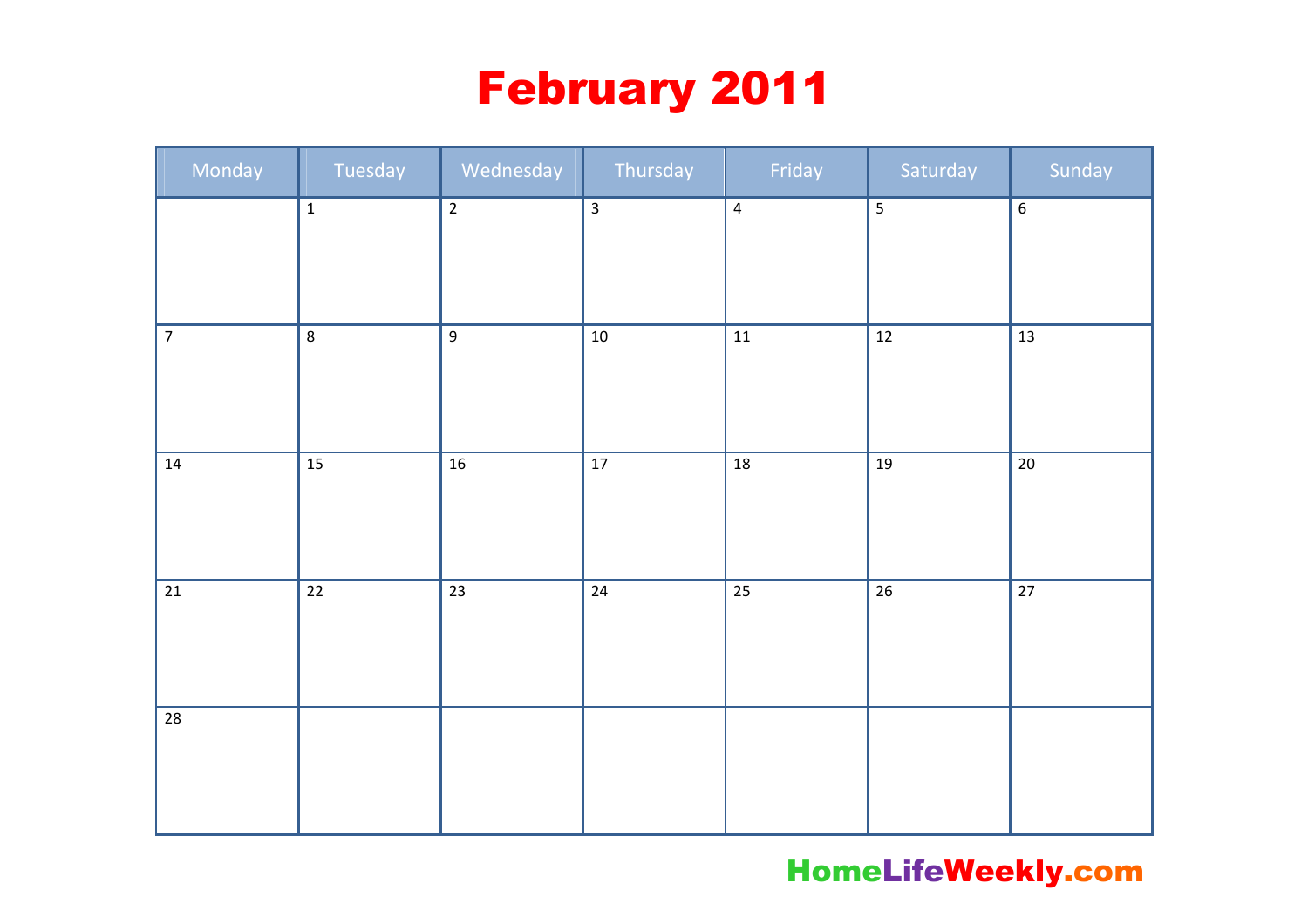## March 2011

| Monday         | Tuesday         | Wednesday       | Thursday        | Friday           | Saturday                             | Sunday          |
|----------------|-----------------|-----------------|-----------------|------------------|--------------------------------------|-----------------|
|                | $1\,$           | $\overline{2}$  | $\overline{3}$  | $\overline{4}$   | $\overline{\overline{\overline{5}}}$ | $\overline{6}$  |
| $\overline{7}$ | $\overline{8}$  | $\overline{9}$  | $10\,$          | $\overline{11}$  | $\overline{12}$                      | $\overline{13}$ |
| 14             | 15              | $\overline{16}$ | $17\,$          | $\overline{18}$  | 19                                   | $\overline{20}$ |
| $21\,$         | 22              | 23              | $24\,$          | $25\phantom{.0}$ | $26\phantom{.}$                      | $\overline{27}$ |
| 28             | $\overline{29}$ | $\overline{30}$ | $\overline{31}$ |                  |                                      |                 |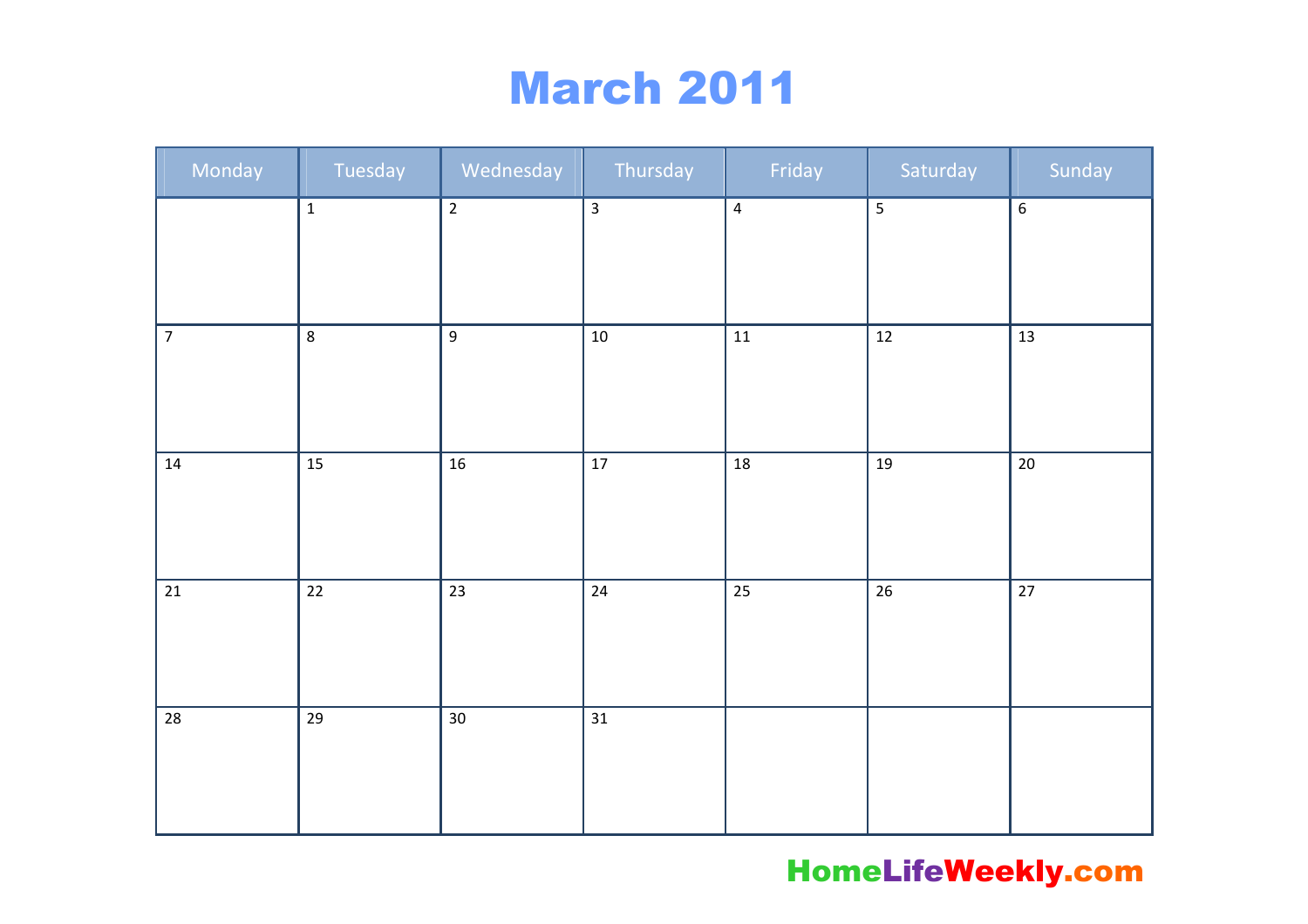# April 2011

| Monday          | Tuesday         | Wednesday       | Thursday        | Friday          | Saturday        | Sunday          |
|-----------------|-----------------|-----------------|-----------------|-----------------|-----------------|-----------------|
|                 |                 |                 |                 | $\overline{1}$  | $\overline{2}$  | $\overline{3}$  |
|                 |                 |                 |                 |                 |                 |                 |
|                 |                 |                 |                 |                 |                 |                 |
| $\overline{4}$  | $\overline{5}$  | $\overline{6}$  | $\overline{7}$  | $\overline{8}$  | $\overline{9}$  | $10$            |
|                 |                 |                 |                 |                 |                 |                 |
|                 |                 |                 |                 |                 |                 |                 |
| $11\,$          | $12\,$          | $\overline{13}$ | $14\,$          | $\overline{15}$ | 16              | $\overline{17}$ |
|                 |                 |                 |                 |                 |                 |                 |
|                 |                 |                 |                 |                 |                 |                 |
| $18\,$          | $\overline{19}$ | $20\,$          | 21              | $\overline{22}$ | $23\,$          | $24\,$          |
|                 |                 |                 |                 |                 |                 |                 |
|                 |                 |                 |                 |                 |                 |                 |
| $\overline{25}$ | $\overline{26}$ | $\overline{27}$ | $\overline{28}$ | $\overline{29}$ | $\overline{30}$ |                 |
|                 |                 |                 |                 |                 |                 |                 |
|                 |                 |                 |                 |                 |                 |                 |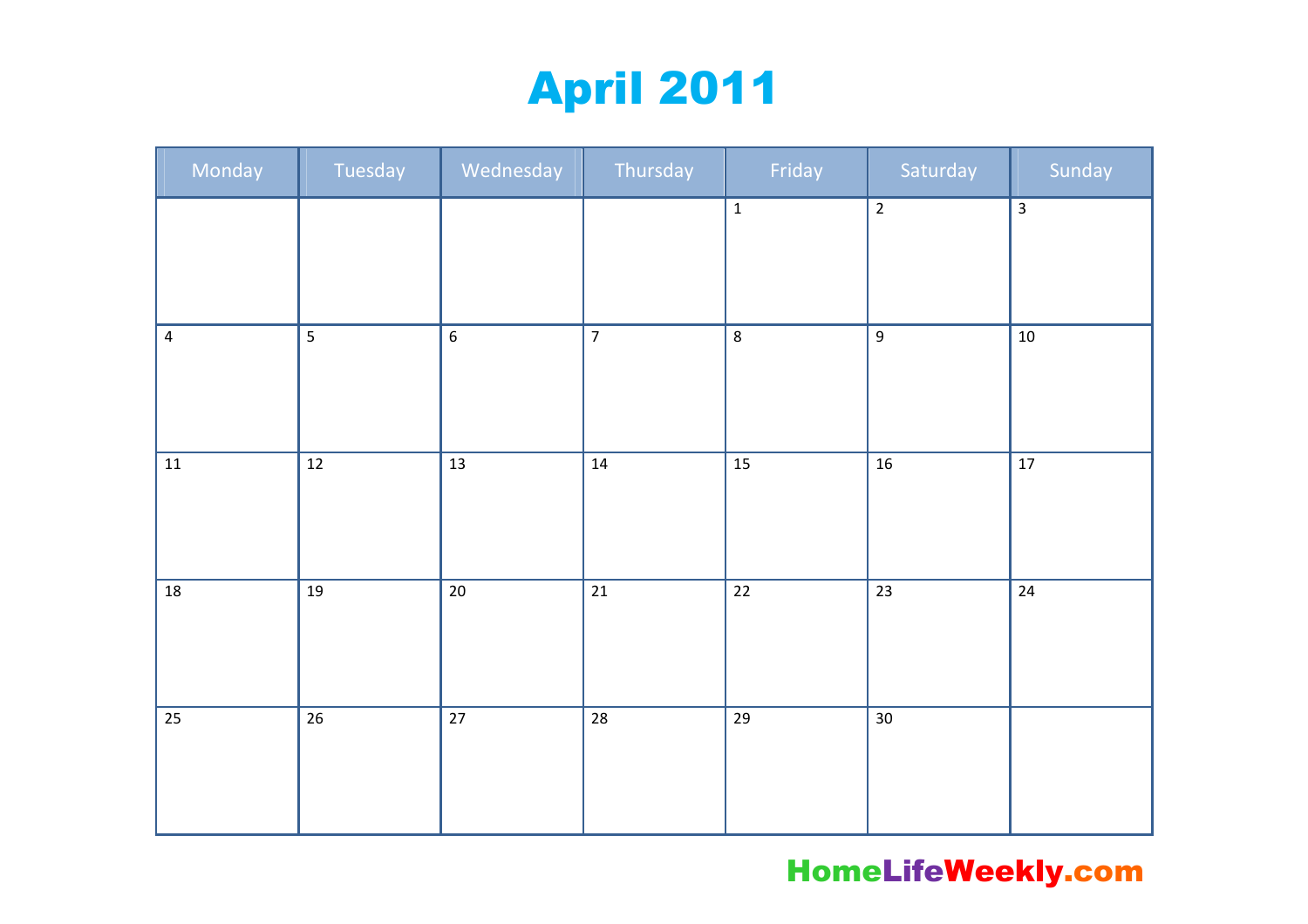# May 2011

| Monday         | Tuesday         | Wednesday       | Thursday                | Friday           | Saturday        | Sunday          |
|----------------|-----------------|-----------------|-------------------------|------------------|-----------------|-----------------|
|                |                 |                 |                         |                  |                 | $\overline{1}$  |
|                |                 |                 |                         |                  |                 |                 |
|                |                 |                 |                         |                  |                 |                 |
| $\overline{2}$ | $\overline{3}$  | $\overline{4}$  | $\overline{\mathbf{5}}$ | $\boldsymbol{6}$ | $\overline{7}$  | $\bf 8$         |
|                |                 |                 |                         |                  |                 |                 |
|                |                 |                 |                         |                  |                 |                 |
| $9\,$          | $10$            | $11\,$          | 12                      | $\overline{13}$  | $\overline{14}$ | $\overline{15}$ |
|                |                 |                 |                         |                  |                 |                 |
|                |                 |                 |                         |                  |                 |                 |
| $16\,$         | $\overline{17}$ | $\overline{18}$ | 19                      | $\overline{20}$  | $\overline{21}$ | $\overline{22}$ |
|                |                 |                 |                         |                  |                 |                 |
|                |                 |                 |                         |                  |                 |                 |
| $23\,$         | $24\,$          | $\overline{25}$ | $26\,$                  | $\overline{27}$  | $\overline{28}$ | 29              |
|                |                 |                 |                         |                  |                 |                 |
| $30\,$         | $\overline{31}$ |                 |                         |                  |                 |                 |
|                |                 |                 |                         |                  |                 |                 |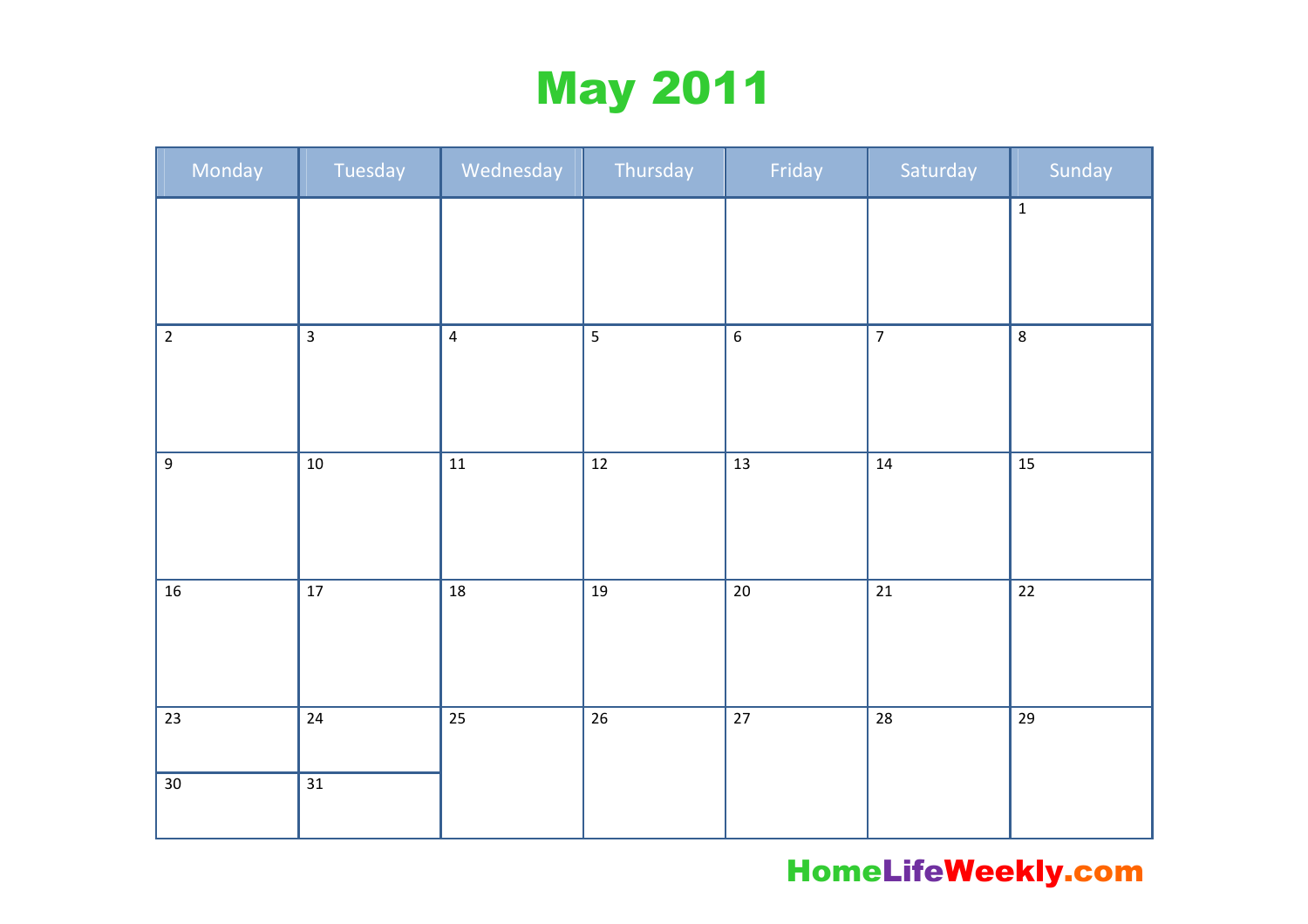## June 2011

| Monday     | Tuesday         | Wednesday   | Thursday        | Friday         | Saturday       | Sunday          |
|------------|-----------------|-------------|-----------------|----------------|----------------|-----------------|
|            |                 | $\mathbf 1$ | $\overline{2}$  | $\overline{3}$ | $\overline{4}$ | $\overline{5}$  |
| $\sqrt{6}$ | $\overline{7}$  | $\,8\,$     | $\overline{9}$  | $10\,$         | $11\,$         | 12              |
| 13         | $14\,$          | $15\,$      | $16\,$          | $17\,$         | 18             | $19\,$          |
| $20\,$     | $\overline{21}$ | $22$        | 23              | $24\,$         | 25             | $\overline{26}$ |
| $27$       | 28              | 29          | 30 <sub>o</sub> |                |                |                 |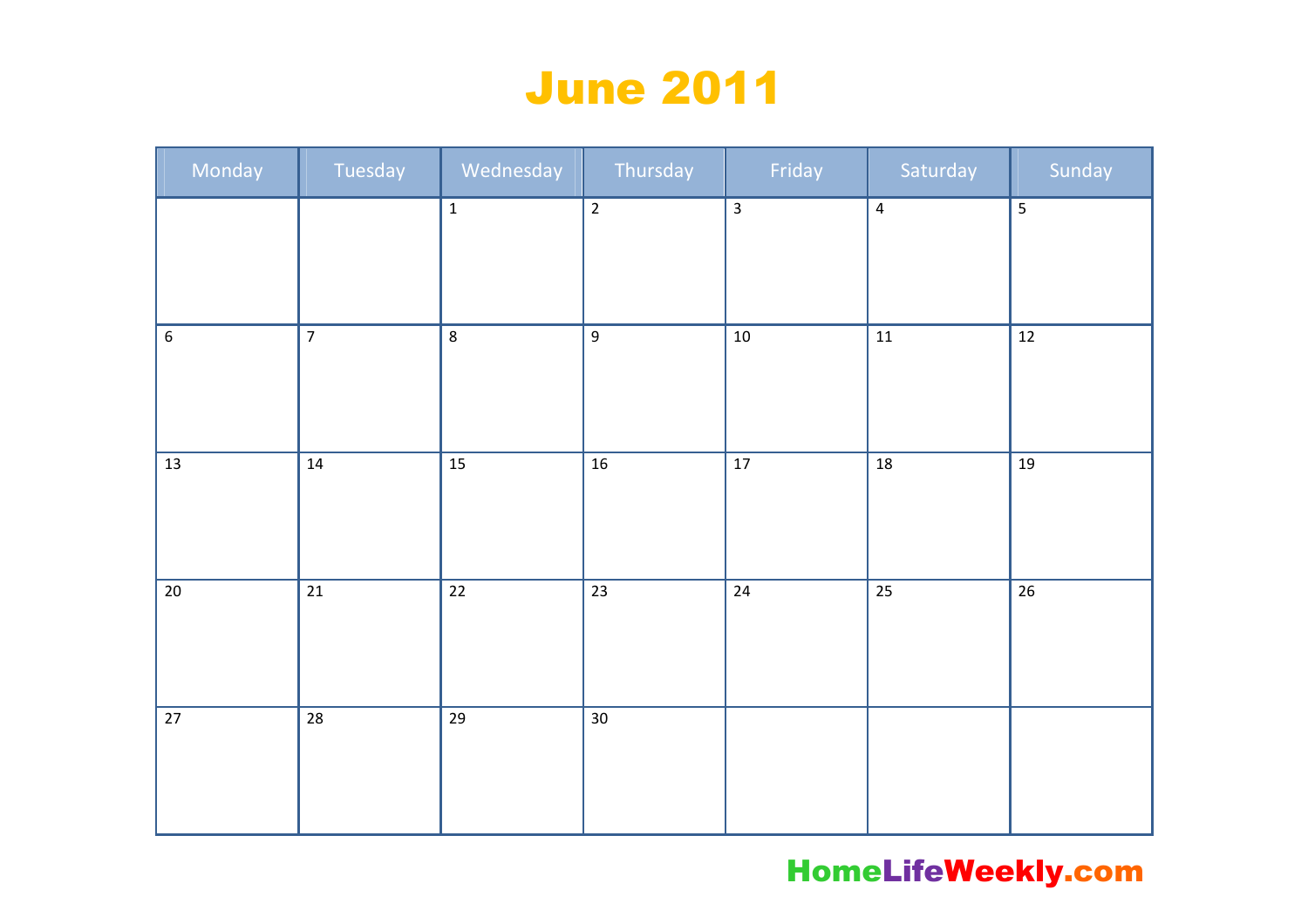# July 2011

| Monday          | Tuesday         | Wednesday       | Thursday        | Friday          | Saturday        | Sunday          |
|-----------------|-----------------|-----------------|-----------------|-----------------|-----------------|-----------------|
|                 |                 |                 |                 | $\overline{1}$  | $\overline{2}$  | $\overline{3}$  |
|                 |                 |                 |                 |                 |                 |                 |
|                 | $\overline{5}$  | $\overline{6}$  | $\overline{7}$  | $\overline{8}$  |                 |                 |
| $\overline{4}$  |                 |                 |                 |                 | $9\,$           | $10\,$          |
|                 |                 |                 |                 |                 |                 |                 |
|                 |                 |                 |                 |                 |                 |                 |
| $11\,$          | $\overline{12}$ | $\overline{13}$ | $14\,$          | $\overline{15}$ | $\overline{16}$ | $\overline{17}$ |
|                 |                 |                 |                 |                 |                 |                 |
|                 |                 |                 |                 |                 |                 |                 |
| $18\,$          | 19              | $20\,$          | $21\,$          | $22\,$          | 23              | $24\,$          |
|                 |                 |                 |                 |                 |                 |                 |
|                 |                 |                 |                 |                 |                 |                 |
|                 |                 |                 |                 |                 |                 |                 |
| $\overline{25}$ | $\overline{26}$ | $\overline{27}$ | $\overline{28}$ | $\overline{29}$ | $\overline{30}$ | $\overline{31}$ |
|                 |                 |                 |                 |                 |                 |                 |
|                 |                 |                 |                 |                 |                 |                 |
|                 |                 |                 |                 |                 |                 |                 |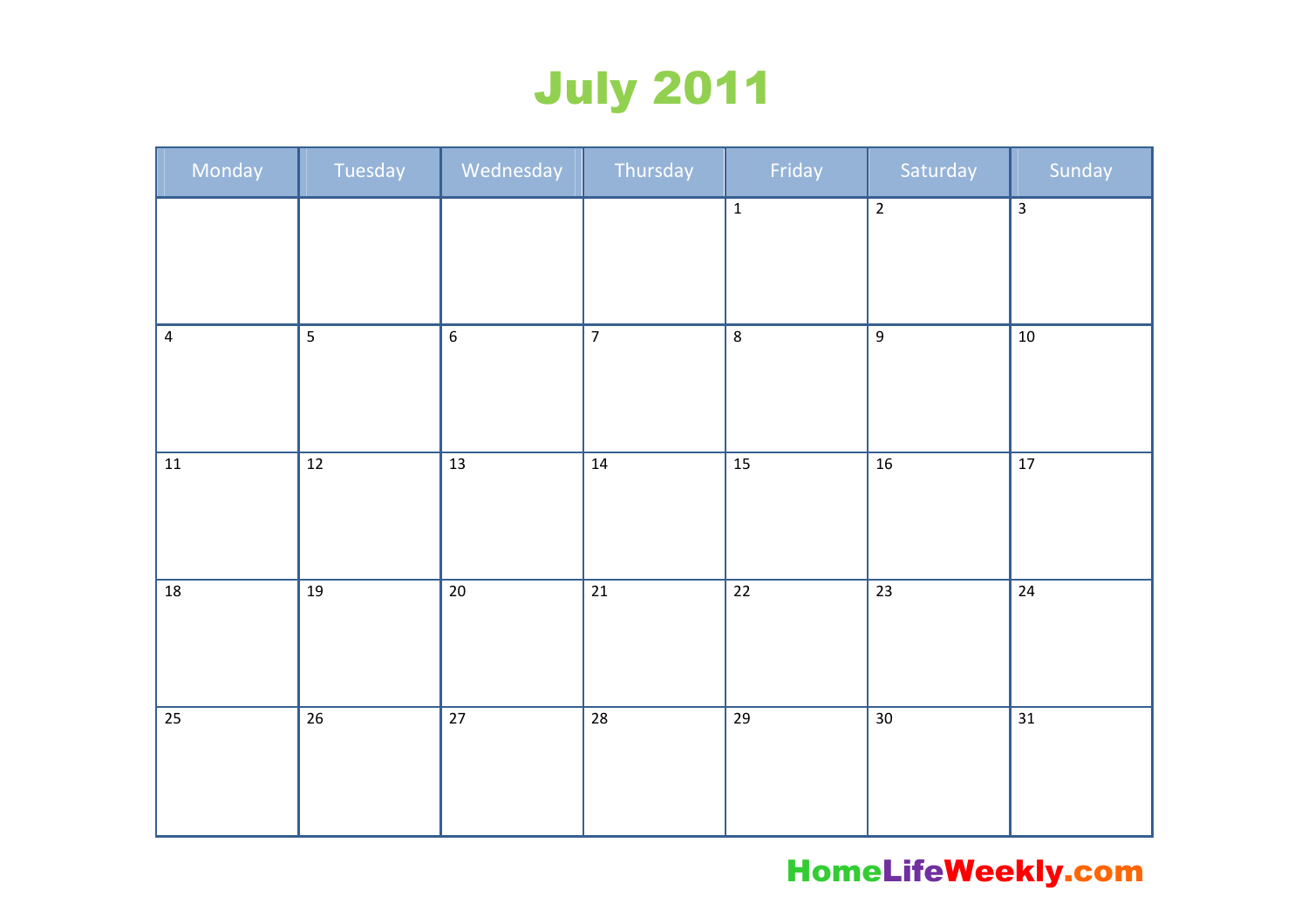# August 2011

| Monday          | Tuesday         | Wednesday       | Thursday        | Friday          | Saturday        | Sunday          |
|-----------------|-----------------|-----------------|-----------------|-----------------|-----------------|-----------------|
| $\mathbf 1$     | $\overline{2}$  | $\overline{3}$  | $\overline{4}$  | $\overline{5}$  | $\overline{6}$  | $\overline{7}$  |
| $\,8\,$         | 9               | $10\,$          | $11\,$          | $12\,$          | $\overline{13}$ | $14\,$          |
| $15\,$          | $\overline{16}$ | $17\,$          | $\overline{18}$ | $19\,$          | $\overline{20}$ | $21\,$          |
| 22              | 23              | $24\,$          | $25\,$          | $\overline{26}$ | $\overline{27}$ | $\overline{28}$ |
| $\overline{29}$ | $\overline{30}$ | $\overline{31}$ |                 |                 |                 |                 |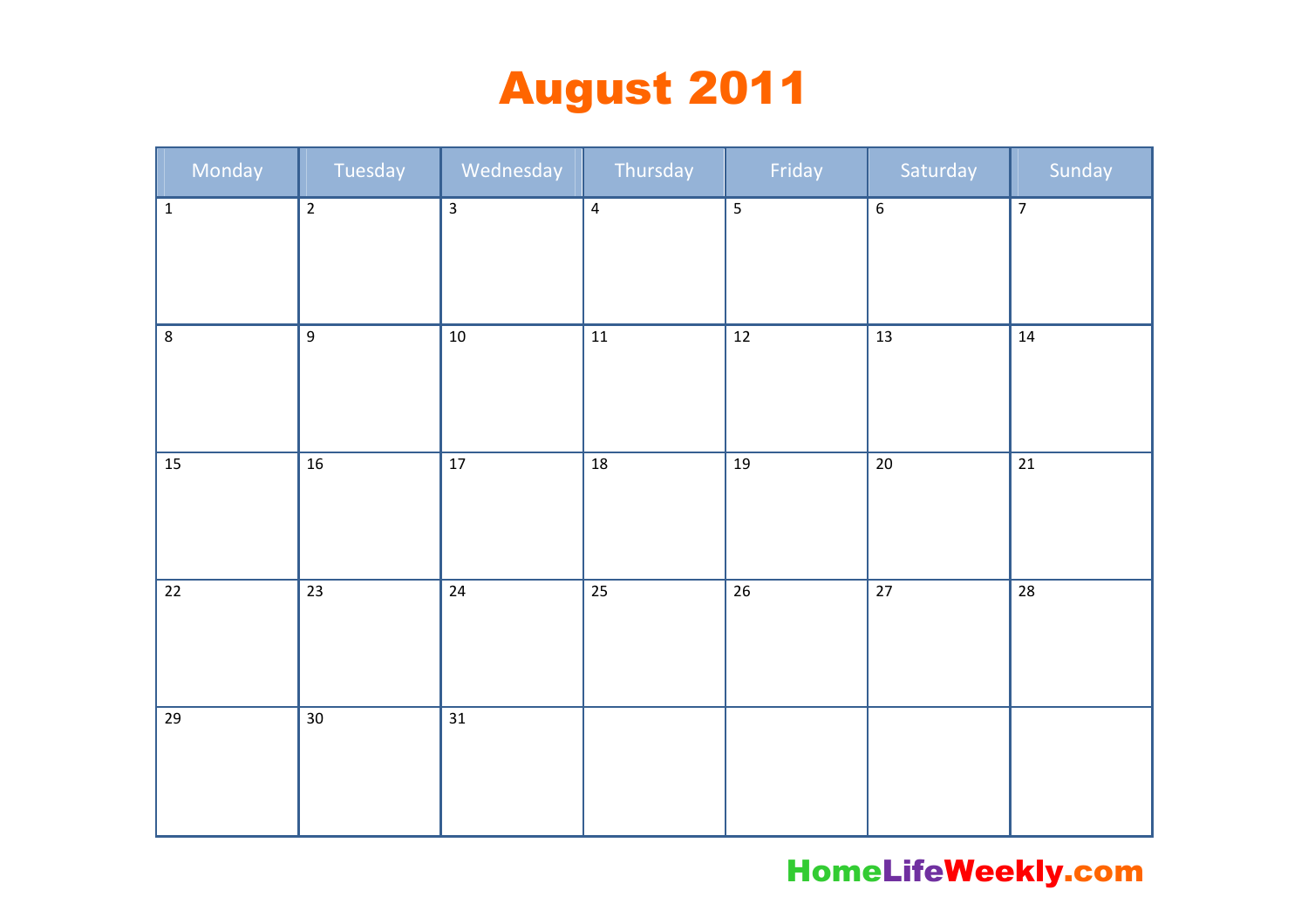# September 2011

| Monday          | Tuesday         | Wednesday       | Thursday        | Friday          | Saturday        | Sunday          |
|-----------------|-----------------|-----------------|-----------------|-----------------|-----------------|-----------------|
|                 |                 |                 | $\mathbf 1$     | $\overline{2}$  | $\overline{3}$  | $\overline{4}$  |
|                 |                 |                 |                 |                 |                 |                 |
| $\overline{5}$  | $\sqrt{6}$      | $\overline{7}$  | $\overline{8}$  | $\overline{9}$  | $10\,$          | $11\,$          |
| $12\,$          | 13              | $14\,$          | $\overline{15}$ | $\overline{16}$ | $\overline{17}$ | $\overline{18}$ |
| 19              | $\overline{20}$ | $21\,$          | $\overline{22}$ | $\overline{23}$ | $24\,$          | $\overline{25}$ |
| $\overline{26}$ | $\overline{27}$ | $\overline{28}$ | $\overline{29}$ | $\overline{30}$ |                 |                 |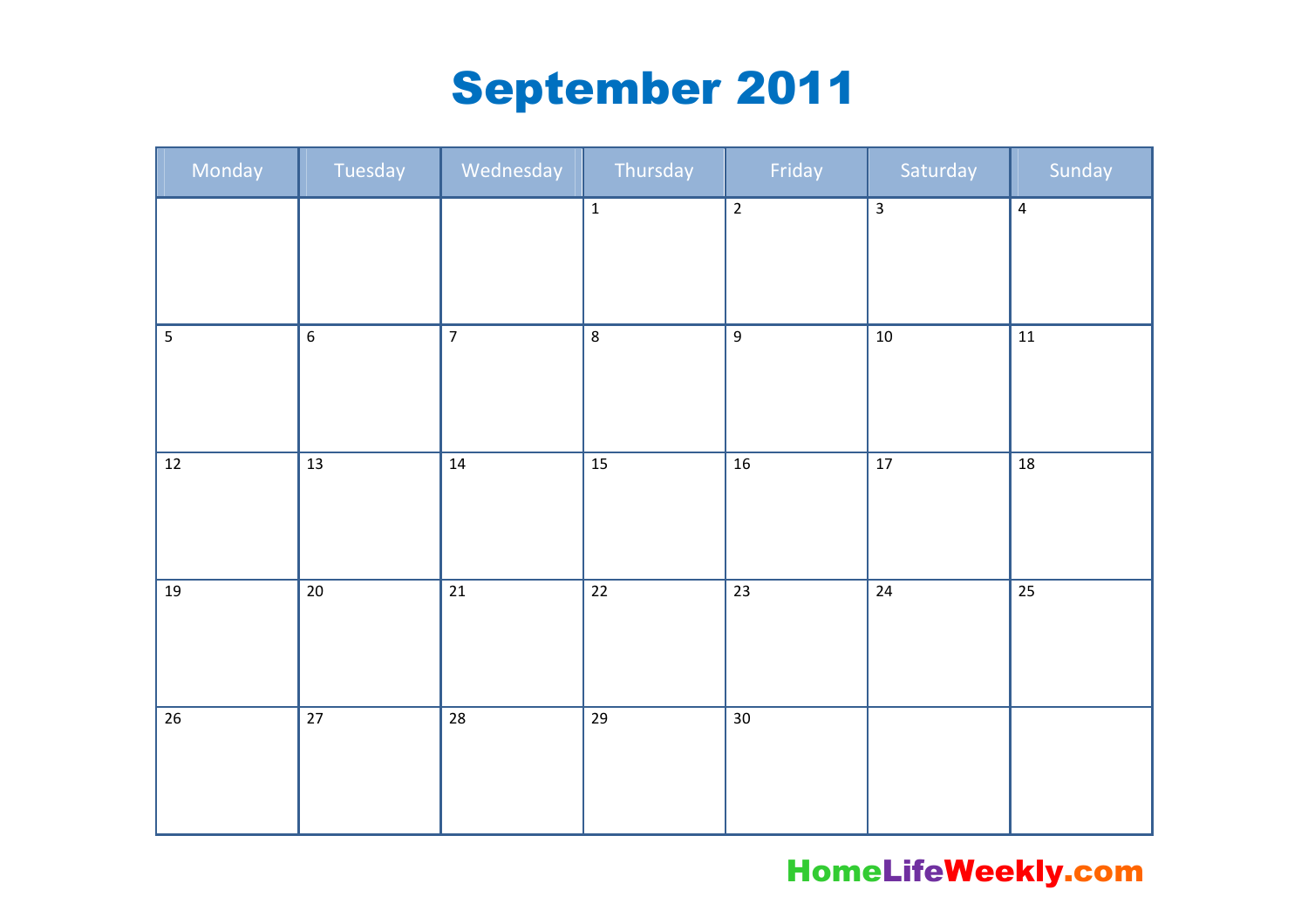## October 2011

| Monday          | Tuesday         | Wednesday       | Thursday        | Friday          | Saturday        | Sunday          |
|-----------------|-----------------|-----------------|-----------------|-----------------|-----------------|-----------------|
|                 |                 |                 |                 |                 | $\mathbf 1$     | $\overline{2}$  |
|                 |                 |                 |                 |                 |                 |                 |
|                 |                 |                 |                 |                 |                 |                 |
| $\overline{3}$  | $\overline{4}$  | $\overline{5}$  | $\overline{6}$  | $\overline{7}$  | $\,8\,$         | $9\,$           |
|                 |                 |                 |                 |                 |                 |                 |
|                 |                 |                 |                 |                 |                 |                 |
| $10\,$          | $11\,$          | $\overline{12}$ | $\overline{13}$ | $14\,$          | $\overline{15}$ | $\overline{16}$ |
|                 |                 |                 |                 |                 |                 |                 |
|                 |                 |                 |                 |                 |                 |                 |
| $17\,$          | $18\,$          | 19              | $20\,$          | $21\,$          | $22\,$          | $\overline{23}$ |
|                 |                 |                 |                 |                 |                 |                 |
|                 |                 |                 |                 |                 |                 |                 |
| $\overline{24}$ | $\overline{25}$ | $\overline{26}$ | $\overline{27}$ | $\overline{28}$ | $\overline{29}$ | $\overline{30}$ |
| $\overline{31}$ |                 |                 |                 |                 |                 |                 |
|                 |                 |                 |                 |                 |                 |                 |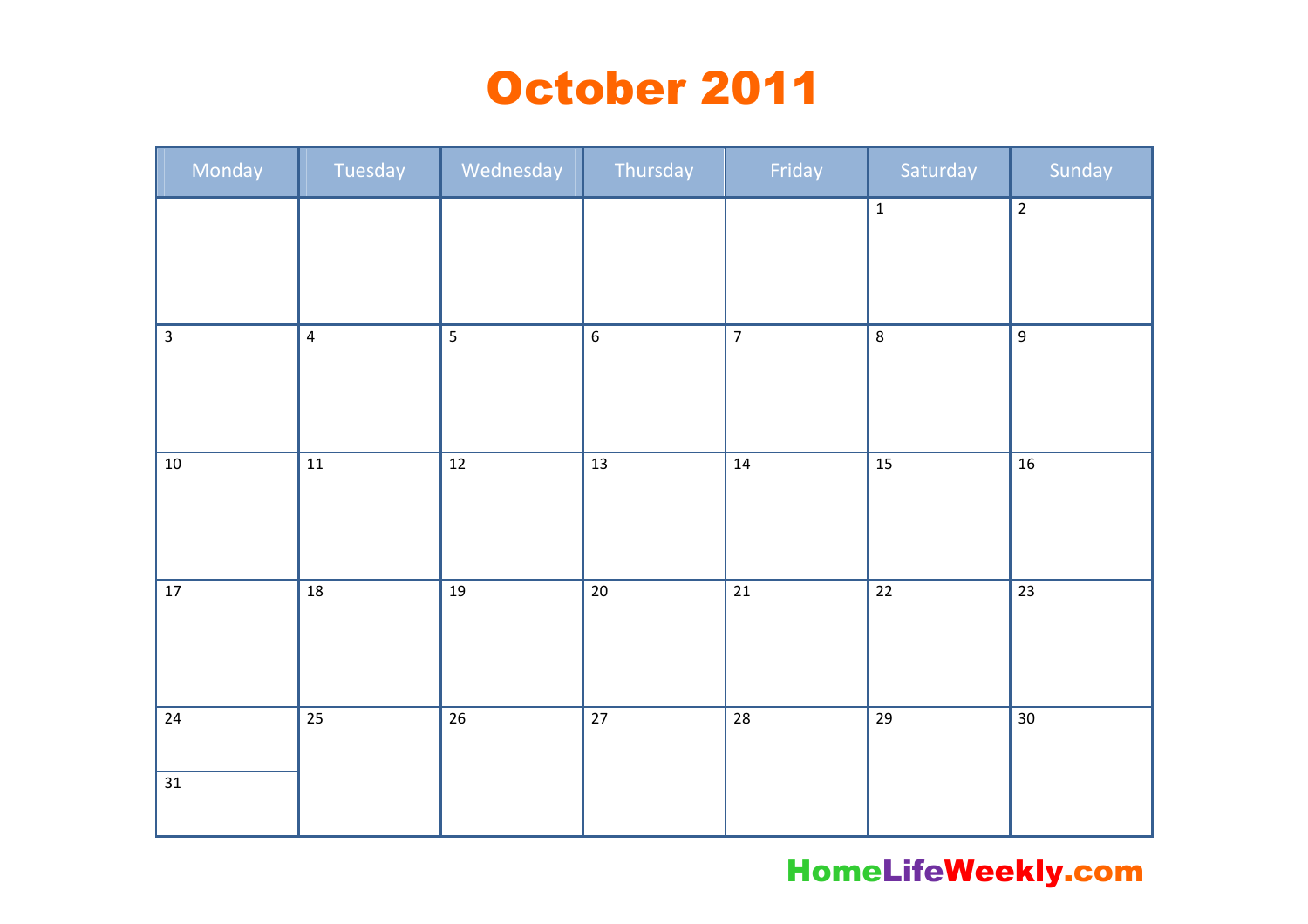## November 2011

| Monday          | Tuesday         | Wednesday       | Thursday        | Friday                  | Saturday        | Sunday          |
|-----------------|-----------------|-----------------|-----------------|-------------------------|-----------------|-----------------|
|                 | $\mathbf 1$     | $\overline{2}$  | $\overline{3}$  | $\overline{\mathbf{4}}$ |                 | $\overline{6}$  |
| $\overline{7}$  | $\overline{8}$  | $\overline{9}$  | $10\,$          | $11\,$                  | $\overline{12}$ | $\overline{13}$ |
| $14\,$          | $\overline{15}$ | $16\,$          | $\overline{17}$ | $18\,$                  | 19              | $\overline{20}$ |
| $\overline{21}$ | $\overline{22}$ | $\overline{23}$ | $24\,$          | $\overline{25}$         | $\overline{26}$ | $\overline{27}$ |
| $\overline{28}$ | $\overline{29}$ | $\overline{30}$ |                 |                         |                 |                 |